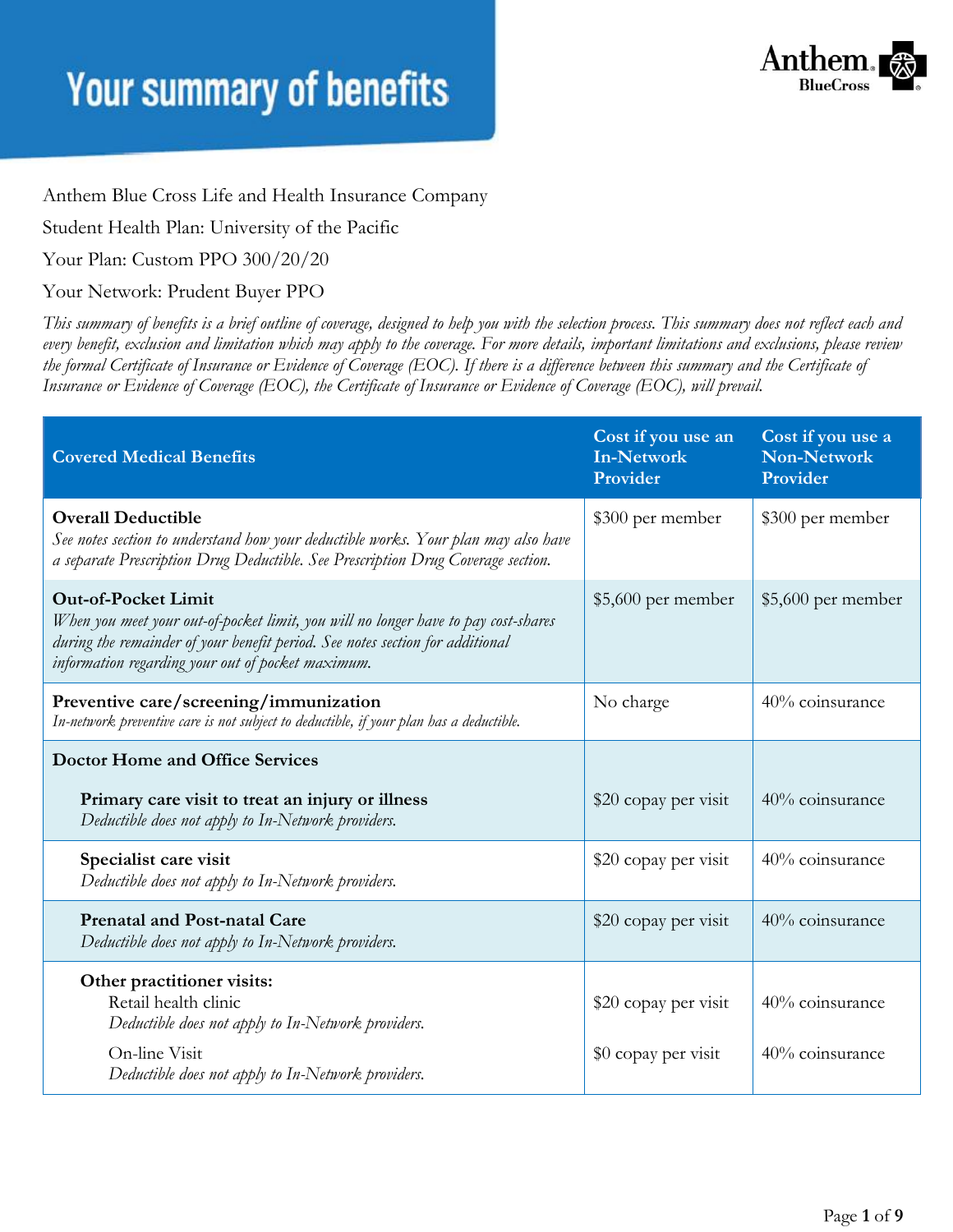| <b>Covered Medical Benefits</b>                                                                                                                                 | Cost if you use an<br><b>In-Network</b><br>Provider      | Cost if you use a<br>Non-Network<br>Provider |
|-----------------------------------------------------------------------------------------------------------------------------------------------------------------|----------------------------------------------------------|----------------------------------------------|
| Chiropractor services                                                                                                                                           | 20% coinsurance                                          | 40% coinsurance                              |
| Acupuncture                                                                                                                                                     | 20% coinsurance                                          | 40% coinsurance                              |
| Other services in an office:                                                                                                                                    |                                                          |                                              |
| Allergy testing                                                                                                                                                 | 20% coinsurance                                          | 40% coinsurance                              |
| Chemo/radiation therapy                                                                                                                                         | 20% coinsurance                                          | 40% coinsurance                              |
| Hemodialysis                                                                                                                                                    | 20% coinsurance                                          | 40% coinsurance                              |
| Prescription drugs<br>For the drugs itself dispensed in the office thru infusion/injection.                                                                     | 20% coinsurance                                          | 40% coinsurance                              |
| <b>Diagnostic Services</b>                                                                                                                                      |                                                          |                                              |
| Lab:<br>Precertification is required for some services.                                                                                                         |                                                          |                                              |
| Office                                                                                                                                                          | 20% coinsurance                                          | 40% coinsurance                              |
| Freestanding Lab                                                                                                                                                | 20% coinsurance                                          | 40% coinsurance                              |
| Outpatient Hospital                                                                                                                                             | 20% coinsurance                                          | 40% coinsurance                              |
| X-ray:<br>Precertification is required for some services.                                                                                                       |                                                          |                                              |
| Office                                                                                                                                                          | 20% coinsurance                                          | 40% coinsurance                              |
| Freestanding Radiology Center                                                                                                                                   | 20% coinsurance                                          | 40% coinsurance                              |
| Outpatient Hospital                                                                                                                                             | 20% coinsurance                                          | 40% coinsurance                              |
| Advanced diagnostic imaging (for example, MRI/PET/CAT scans):<br>Precertification is required for some services.                                                |                                                          |                                              |
| Office                                                                                                                                                          | 20% coinsurance                                          | 40% coinsurance                              |
| Freestanding Radiology Center                                                                                                                                   | 20% coinsurance                                          | 40% coinsurance                              |
| <b>Outpatient Hospital</b>                                                                                                                                      | 20% coinsurance                                          | 40% coinsurance                              |
| <b>Emergency and Urgent Care</b>                                                                                                                                |                                                          |                                              |
| <b>Emergency room facility services</b><br>Copay waived if admitted. This is for the hospital/facility charge only. The ER<br>physician charge may be separate. | \$150 copay per<br>admission and then<br>20% coinsurance | Covered as In-Network                        |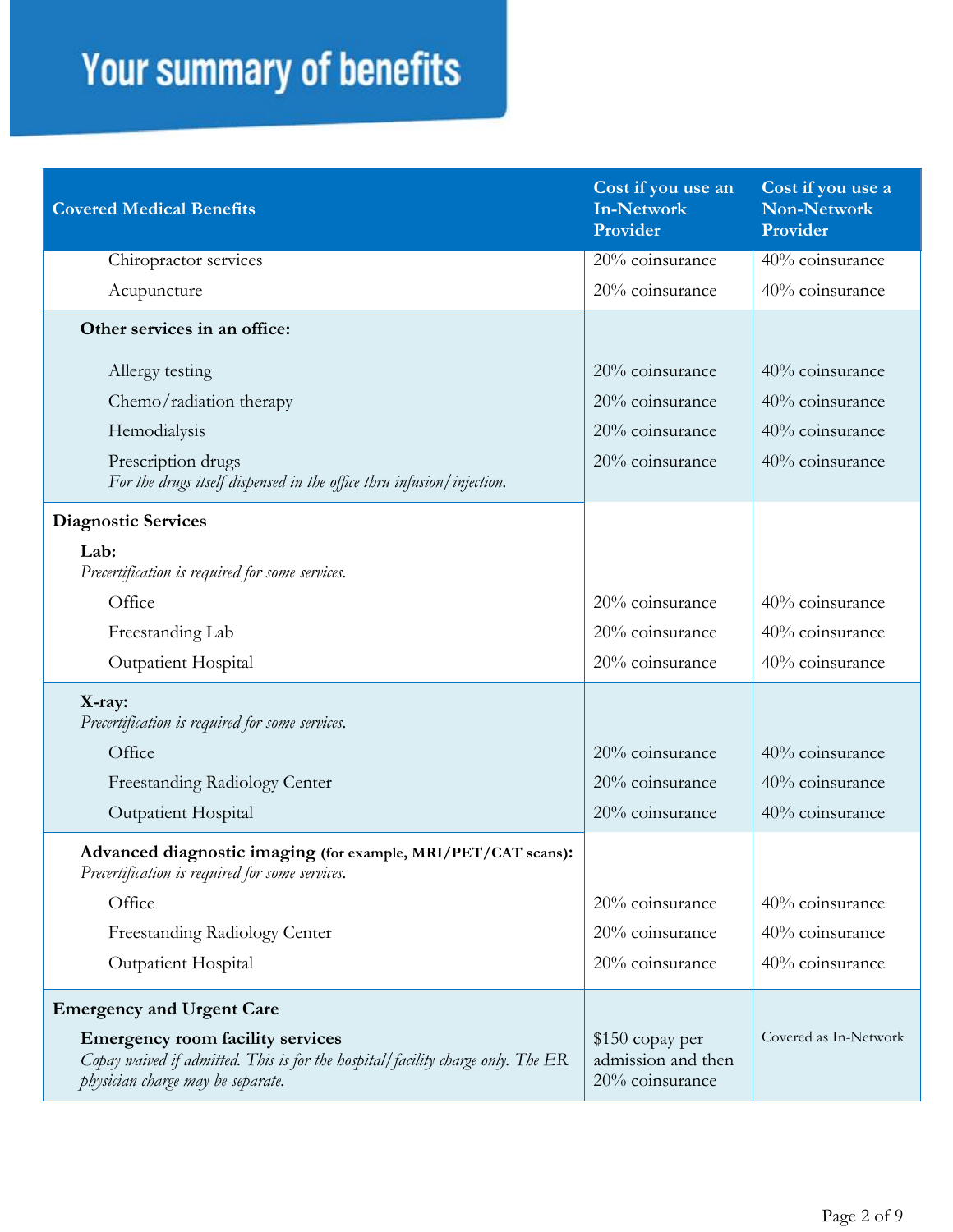| <b>Covered Medical Benefits</b>                                                                                                                                              | Cost if you use an<br><b>In-Network</b><br>Provider | Cost if you use a<br><b>Non-Network</b><br>Provider |
|------------------------------------------------------------------------------------------------------------------------------------------------------------------------------|-----------------------------------------------------|-----------------------------------------------------|
| Emergency room doctor and other services                                                                                                                                     | 20% coinsurance                                     | Covered as In-Network                               |
| Ambulance (air and ground)                                                                                                                                                   | 20% coinsurance                                     | Covered as In-Network                               |
| <b>Urgent Care (office setting)</b><br>Deductible does not apply to In-Network providers. Costs may vary by site of<br>service.                                              | \$20 copay per visit                                | 40% coinsurance                                     |
| <b>Outpatient Mental/Behavioral Health and Substance Abuse</b>                                                                                                               |                                                     |                                                     |
| Doctor office visit<br>Deductible does not apply to In-Network providers. Includes online visit for<br>Behavioral Health.                                                    | \$20 copay per visit                                | 40% coinsurance                                     |
| Facility visit:                                                                                                                                                              |                                                     |                                                     |
| <b>Facility</b> fees                                                                                                                                                         | 20% coinsurance                                     | 40% coinsurance                                     |
| <b>Outpatient Surgery</b>                                                                                                                                                    |                                                     |                                                     |
| <b>Facility fees:</b>                                                                                                                                                        |                                                     |                                                     |
| Hospital<br>Precertification is required                                                                                                                                     | 20% coinsurance                                     | 40% coinsurance                                     |
| Freestanding Surgical Center<br>Precertification is required                                                                                                                 | 20% coinsurance                                     | 40% coinsurance                                     |
| Doctor and other services                                                                                                                                                    | 20% coinsurance                                     | 40% coinsurance                                     |
| Hospital Stay (all inpatient stays including maternity, mental /<br>behavioral health, and substance abuse)                                                                  |                                                     |                                                     |
| Facility fees (for example, room & board)<br>Precertification is required for some services.                                                                                 | 20% coinsurance                                     | 40% coinsurance                                     |
| Doctor and other services                                                                                                                                                    | 20% coinsurance                                     | 40% coinsurance                                     |
| Recovery & Rehabilitation                                                                                                                                                    |                                                     |                                                     |
| Home health care<br>Precertification is required.<br>Coverage for In-Network Provider and Non-Network Provider combined is<br>limited to 100 visit limit per benefit period. | 20% coinsurance                                     | 40% coinsurance                                     |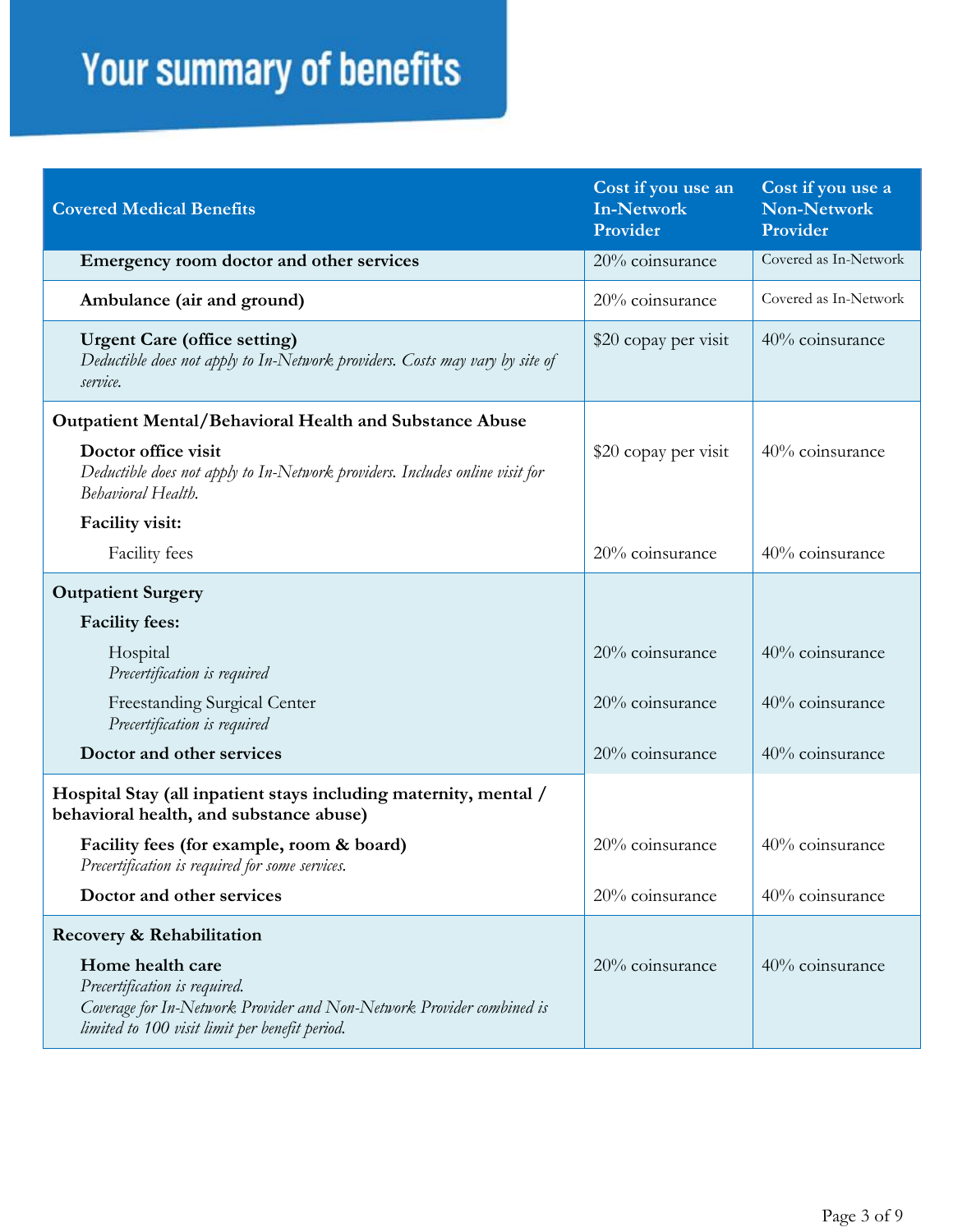| <b>Covered Medical Benefits</b>                                                                                                                                                             | Cost if you use an<br><b>In-Network</b><br>Provider | Cost if you use a<br><b>Non-Network</b><br>Provider |
|---------------------------------------------------------------------------------------------------------------------------------------------------------------------------------------------|-----------------------------------------------------|-----------------------------------------------------|
| <b>Rehabilitation and Habilitation services</b><br>(for example, physical/speech/occupational therapy):                                                                                     |                                                     |                                                     |
| Office<br>Costs may vary by site of service.                                                                                                                                                | $20\%$ coinsurance                                  | 40% coinsurance                                     |
| Outpatient hospital                                                                                                                                                                         | 20% coinsurance                                     | 40% coinsurance                                     |
| Cardiac rehabilitation                                                                                                                                                                      |                                                     |                                                     |
| Office                                                                                                                                                                                      | $20\%$ coinsurance                                  | 40% coinsurance                                     |
| Outpatient hospital                                                                                                                                                                         | 20% coinsurance                                     | 40% coinsurance                                     |
| Skilled nursing care (in a facility)<br>Precertification is required. Coverage for In-Network Provider and Non-Network<br>Provider combined is limited to 100 day limit per benefit period. | 20% coinsurance                                     | 40% coinsurance                                     |
| Hospice<br>Precertification is required.                                                                                                                                                    | 20% coinsurance                                     | $20\%$ coinsurance                                  |
| <b>Durable Medical Equipment</b><br>Hearing aids benefit is available for one hearing aid per ear every three years.                                                                        | 20% coinsurance                                     | 40% coinsurance                                     |
| <b>Prosthetic Devices</b>                                                                                                                                                                   | 20% coinsurance                                     | 40% coinsurance                                     |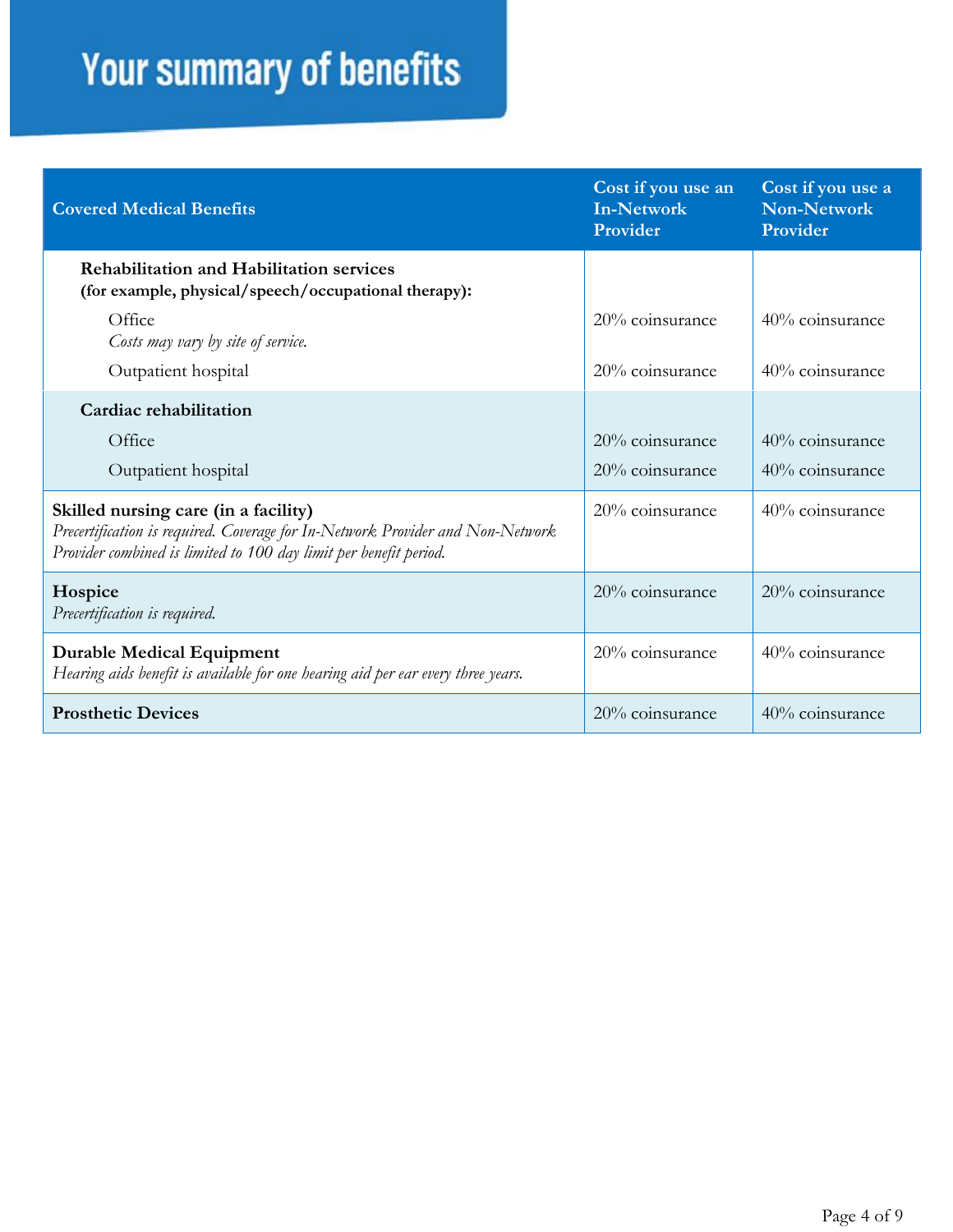| <b>Covered Vision Benefits</b>                                                                                                                             | Cost if you use an<br><b>In-Network</b><br>Provider | Cost if you use<br>an Non-Network<br>Provider                               |
|------------------------------------------------------------------------------------------------------------------------------------------------------------|-----------------------------------------------------|-----------------------------------------------------------------------------|
| <b>Children's Vision Essential Health Benefits</b><br>Limited to covered persons under the age of 19.<br>Vision exam<br>Includes one exam/fitting per year | No charge                                           | \$0 copay plus all<br>charges in excess<br>of the maximum<br>allowed amount |
| Frames<br>Includes one per year                                                                                                                            | No charge                                           | \$0 copay plus all<br>charges in excess<br>of the maximum<br>allowed amount |
| Lenses<br>Includes one per year                                                                                                                            | No charge                                           | \$0 copay plus all<br>charges in excess<br>of the maximum<br>allowed amount |
| <b>Elective contact lenses</b><br>Includes one per year                                                                                                    | No charge                                           | \$0 copay plus all<br>charges in excess<br>of the maximum<br>allowed amount |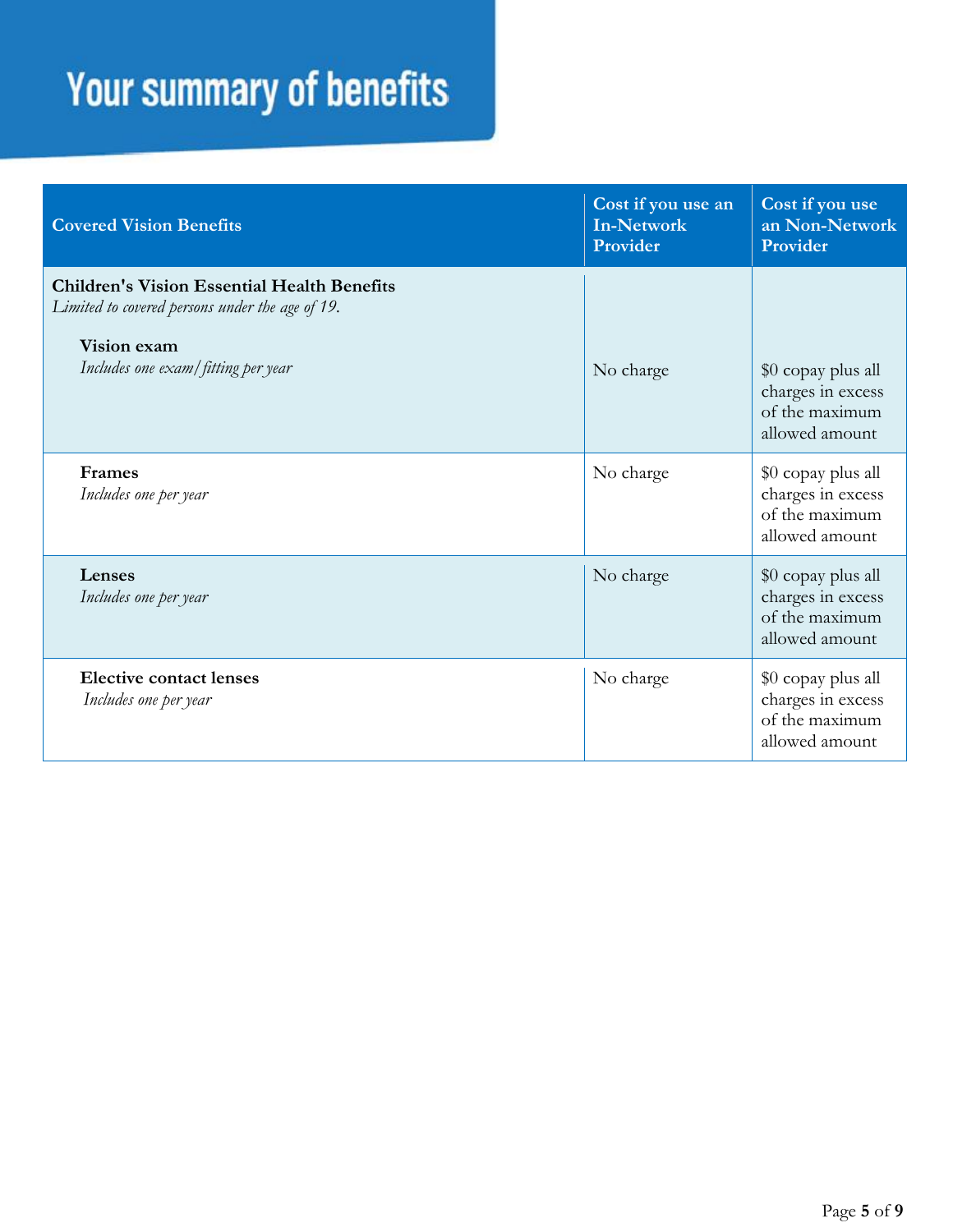| <b>Covered Dental Benefits</b>                                                                                                     | Cost if you use an<br><b>In-Network</b><br>Provider | Cost if you use<br>an Non-Network<br>Provider |
|------------------------------------------------------------------------------------------------------------------------------------|-----------------------------------------------------|-----------------------------------------------|
| <b>Children's Dental Essential Health Benefits</b><br>Diagnostic and preventive<br>Limited to covered persons under the age of 19. | $0\%$ coinsurance                                   | $0\%$ coinsurance                             |
| Annual Deductible for pediatric dental<br>Annual Out-of-Pocket Maximum for pediatric dental                                        | \$60/member<br>\$1,000/member                       | \$60/member<br>No maximum                     |
| <b>Basic services</b>                                                                                                              | 50% coinsurance                                     | 50% coinsurance                               |
| <b>Major services</b>                                                                                                              | 50% coinsurance                                     | 50% coinsurance                               |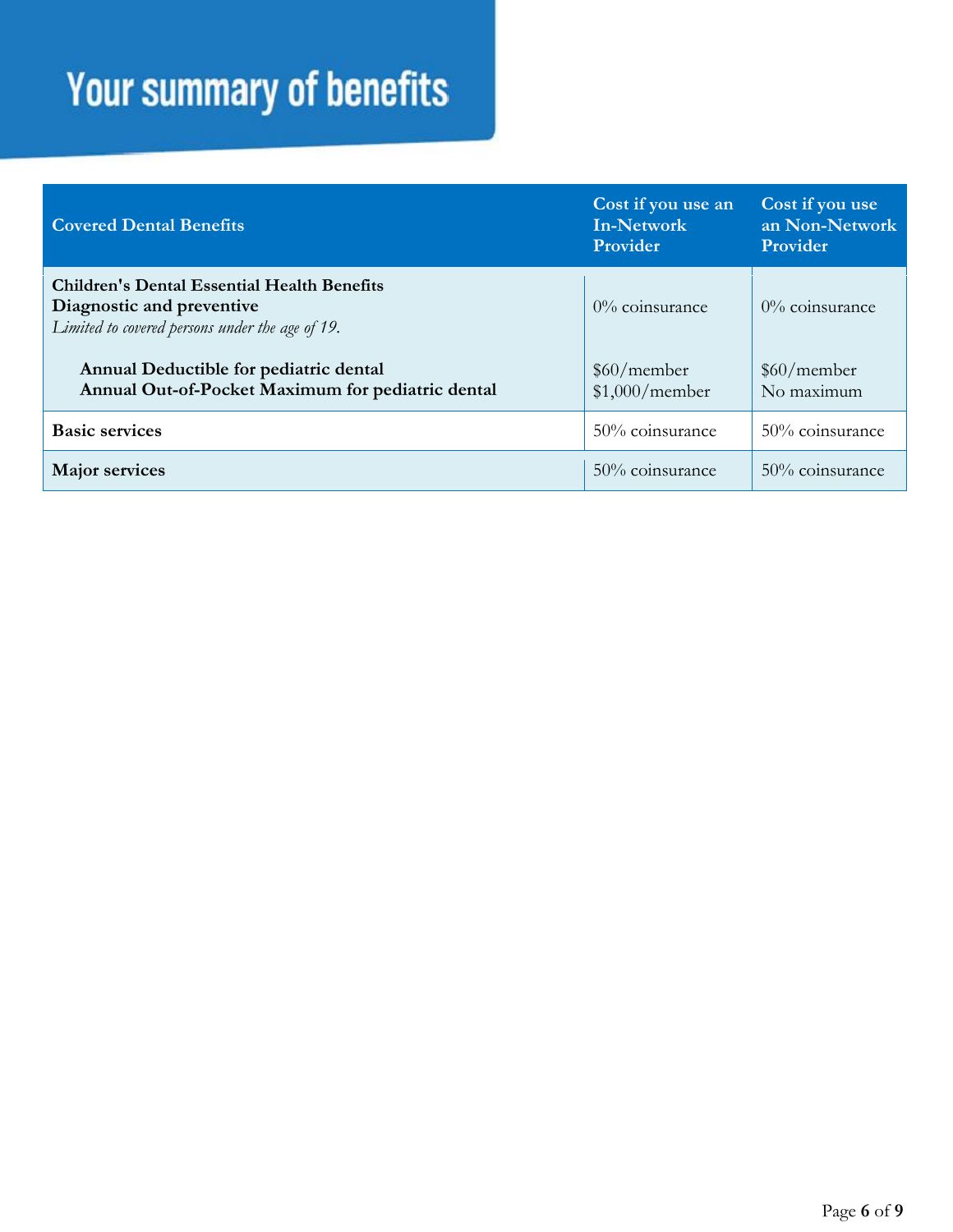| <b>Covered Prescription Drug Benefits</b>                                                                                                                                                                                                                          | Cost if you use an<br><b>In-Network</b><br>Provider                                                                                                                              | Cost if you use a<br>Non-Network<br>Provider                                                                                     |
|--------------------------------------------------------------------------------------------------------------------------------------------------------------------------------------------------------------------------------------------------------------------|----------------------------------------------------------------------------------------------------------------------------------------------------------------------------------|----------------------------------------------------------------------------------------------------------------------------------|
| <b>Pharmacy Deductible</b>                                                                                                                                                                                                                                         | \$0                                                                                                                                                                              | \$0                                                                                                                              |
| <b>Pharmacy Out of Pocket</b>                                                                                                                                                                                                                                      | Combined with<br>medical out of pocket                                                                                                                                           | Combined with<br>medical out of pocket                                                                                           |
| <b>Prescription Drug Coverage</b><br>This plan uses a traditional Drug List. Drugs not on the list are not covered. You<br>pay additional copays or coinsurance on all tiers for retail fills that exceed 30 days.                                                 |                                                                                                                                                                                  |                                                                                                                                  |
| Tier 1 - Typically Generic<br>Covers up to a 30 day supply (retail pharmacy).<br>Covers up to a 90 day supply (home delivery program).<br>Member pays the retail pharmacy copay plus 50% for out of network.<br>Deductible does not apply.                         | Tier1<br>\$15 copay<br>per prescription<br>(retail only) and<br>\$30 copay<br>per prescription<br>(home delivery only)                                                           | Tier 1<br>\$15 copay per<br>prescription plus<br>50% coinsurance<br>up to $$250$<br>per prescription<br>(retail only)            |
| Tier 2 - Typically Preferred / Brand<br>Covers up to a 30 day supply (retail pharmacy).<br>Covers up to a 90 day supply (home delivery program).<br>Member pays the retail pharmacy copay plus 50% for out of network.<br>Deductible does not apply.               | Tier <sub>2</sub><br>\$30 copay<br>per prescription<br>(retail only) and<br>\$60 copay<br>per prescription<br>(home delivery only)                                               | Tier <sub>2</sub><br>\$30 copay per<br>prescription plus<br>50% coinsurance<br>up to $$250$<br>per prescription<br>(retail only) |
| Tier 3 - Typically Non-Preferred / Specialty Drugs<br>Covers up to a 30 day supply (retail pharmacy).<br>Covers up to a 90 day supply (home delivery program).<br>Member pays the retail pharmacy copay plus 50% for out of network.<br>Deductible does not apply. | Tier 3<br>\$50 copay<br>per prescription<br>(retail only) and<br>$$100$ copay<br>per prescription<br>(home delivery only)                                                        | Tier 3<br>\$50 copay per<br>prescription plus<br>50% coinsurance<br>up to $$250$<br>per prescription<br>(retail only)            |
| <b>Tier 4 - Typically Specialty Drugs</b><br>Covers up to a 30 day supply (retail pharmacy and home delivery program).                                                                                                                                             | Tier 4<br>20% coinsurance<br>up to $$250$<br>maximum/<br>prescription<br>(retail only) and<br>20% coinsurance<br>up to \$750<br>maximum/<br>prescription<br>(home delivery only) | Tier <sub>4</sub><br>Not Covered                                                                                                 |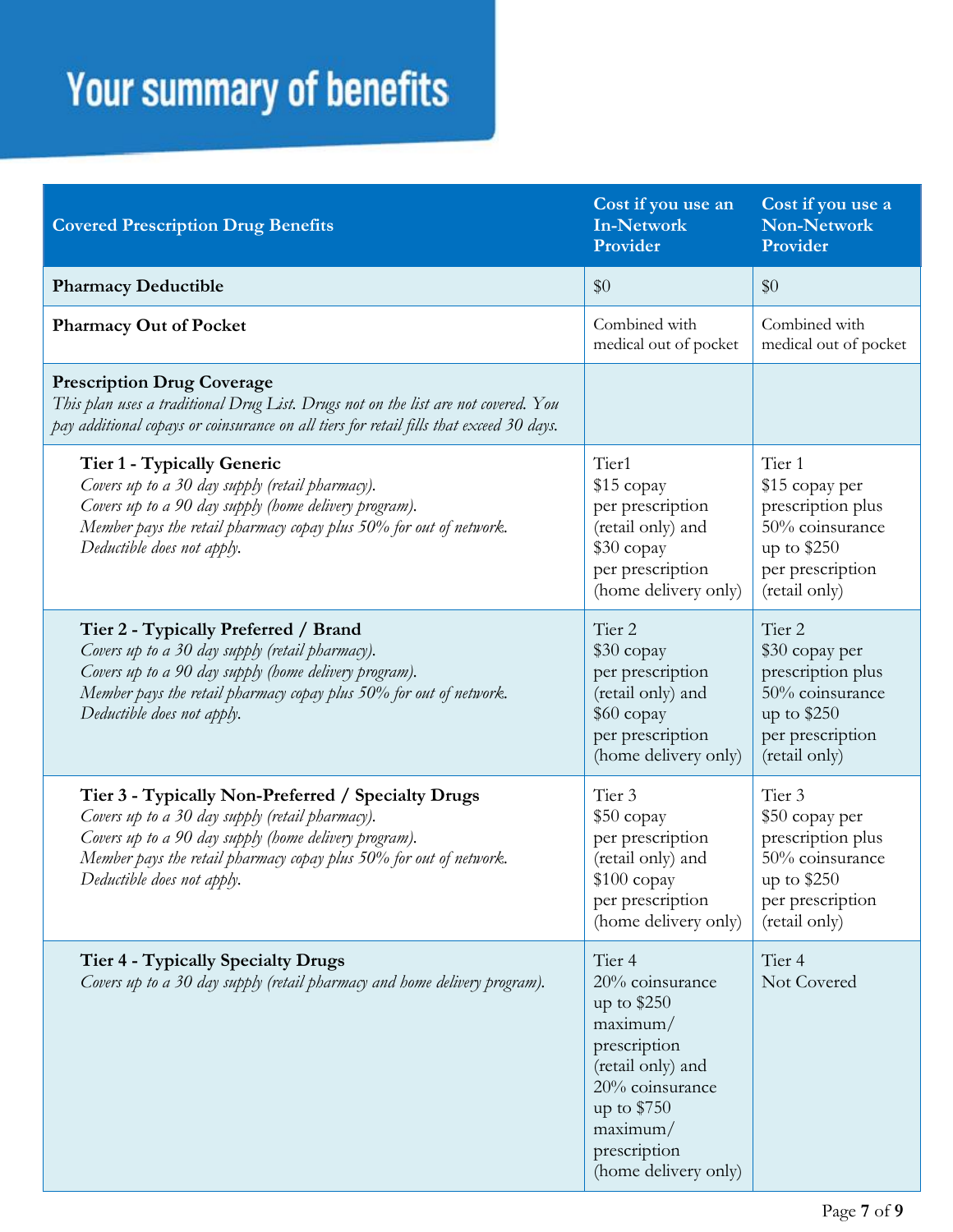#### **Notes:**

- This Summary of Benefits has been updated to comply with federal and state requirements, including applicable provisions of the recently enacted federal health care reform laws. As we receive additional guidance and clarification on the new health care reform laws from the U.S. Department of Health and Human Services, Department of Labor and Internal Revenue Service, we may be required to make additional changes to this Summary of Benefits. This Summary of Benefits, as updated, is subject to the approval of the California Department of Insurance and the California Department of Managed Health Care (as applicable).
- In addition to the benefits described in this summary, coverage may include additional benefits, depending upon the member's home state. The benefits provided in this summary are subject to federal and California laws. There are some states that require more generous benefits be provided to their residents, even if the master policy was not issued in their state. If the member's state has such requirements, we will adjust the benefits to meet the requirements.
- The family deductible and out-of-pocket maximum are embedded meaning the cost shares of one family member will be applied to the individual deductible and individual out-of-pocket maximum; in addition, amounts for all family members apply to the family deductible and family out-of-pocket maximum. No one member will pay more than the individual deductible and individual out-of-pocket maximum.
- All medical services subject to a coinsurance are also subject to the annual medical deductible.
- Annual Out-of-Pocket Maximums includes deductible, copays, coinsurance and prescription drug.
- In network and out of network deductible and out of pocket maximum are exclusive of each other.
- For plans with an office visit copay, the copay applies to the actual office visit and additional cost shares may apply for any other service performed in the office (i.e., X-ray, lab, surgery), after any applicable deductible.
- Preventive Care Services includes physical exam, preventive screenings (including screenings for cancer, HPV, diabetes, cholesterol, blood pressure, hearing and vision, immunization, health education, intervention services, HIV testing) and additional preventive care for women provided for in the guidance supported by Health Resources and Service Administration.
- For Medical Emergency care rendered by a Non-Participating Provider or Non-Contracting Hospital, reimbursement is based on the reasonable and customary value. Members may be responsible for any amount in excess of the reasonable and customary value.
- If your plan includes an emergency room facility copay and you are directly admitted to a hospital, your emergency room facility copay is waived.
- If your plan includes out of network benefit and you use a non-network provider, you are responsible for any difference between the covered expense and the actual non-participating providers charge.
- Non-emergency, out-of-network air ambulance services are limited to Anthem maximum payment of \$50,000 per trip.
- Certain services are subject to the utilization review program. Before scheduling services, the member must make sure utilization review is obtained. If utilization review is not obtained, benefits may be reduced or not paid, according to the plan.
- Certain types of physicians may not be represented in the PPO network in the state where the member receives services. If such physician is not available in the service area, the member's copay is the same as for PPO (with and without pre-notification, if applicable). Member is responsible for applicable copays, deductibles and charges which exceed covered expense.
- Additional visits maybe authorized if medically necessary. Pre-service review must be obtained prior to receiving the additional services.
- If your plan includes out of network benefits, all services with calendar/plan year limits are combined both in and out of network.